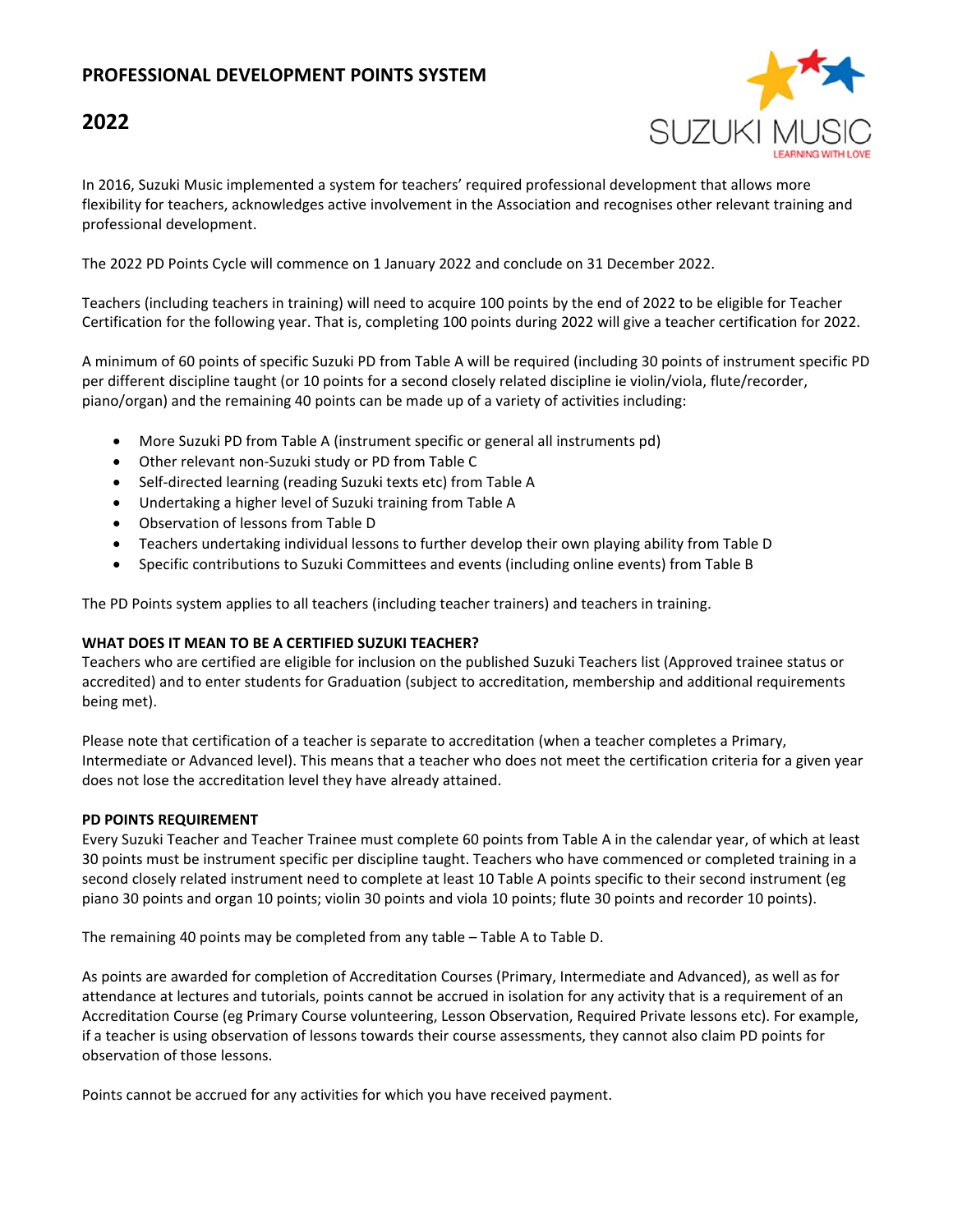#### **IMPLEMENTATION AND ADMINISTRATION OF PD POINTS SYSTEM**

The PD Requirements information includes:

- PD Requirements chart with full details
- PDF or word document version of the Record Chart for Teachers' record keeping
- Application form for items requiring prior approval from PD committee
- Application for Special Consideration of non-completion of PD points

Please see Tables A ‐ D below for record keeping requirements and points for different activities.

A copy of the Record Chart should be submitted to the Suzuki Music office electronically at the end of each term, so **points earned may be added to a teacher's record.** Please do not submit points more than once per term. A reminder email will be sent to teachers when forms are due.

Attendance rolls will be kept by Suzuki Music at all official Suzuki PD events held in Victoria. Points will be added to our database using the attendance rolls but should also be added to your own record chart.

For all other activities (including assistance at student events – including online events) please record the details on your PD Points Record Sheet and submit the record sheet to Suzuki Music by the due dates listed on the record chart.

It is the teacher's responsibility to keep all relevant records on the sheet provided together with other documentation (receipts, reports etc) as listed on tables A – D. Please note for **all activities in Table C**, teachers are required to submit proof of successful completion to the Suzuki Music office.

Teachers will receive an email from the Suzuki Office twice per year with:

‐ Membership Number

‐ Current Points to date as recorded in our database – this will include points that you have completed at official Suzuki PD sessions in Victoria and any points you have advised on submission of your PD points record sheet.

There will be random audits of PD Record charts at the end of each calendar year.

#### **WHAT HAPPENS IF THE PD REQUIREMENT IS NOT COMPLETED BY THE END OF THE YEAR?**

If a teacher has not completed 100 points at the end of the year ie. if a teacher has 70 points, they would lose certification at the start of the following year.

If exceptional circumstances have stopped a teacher from completing 100 points in the year, an application for special consideration can be submitted to the Professional Development committee for consideration by 30 October.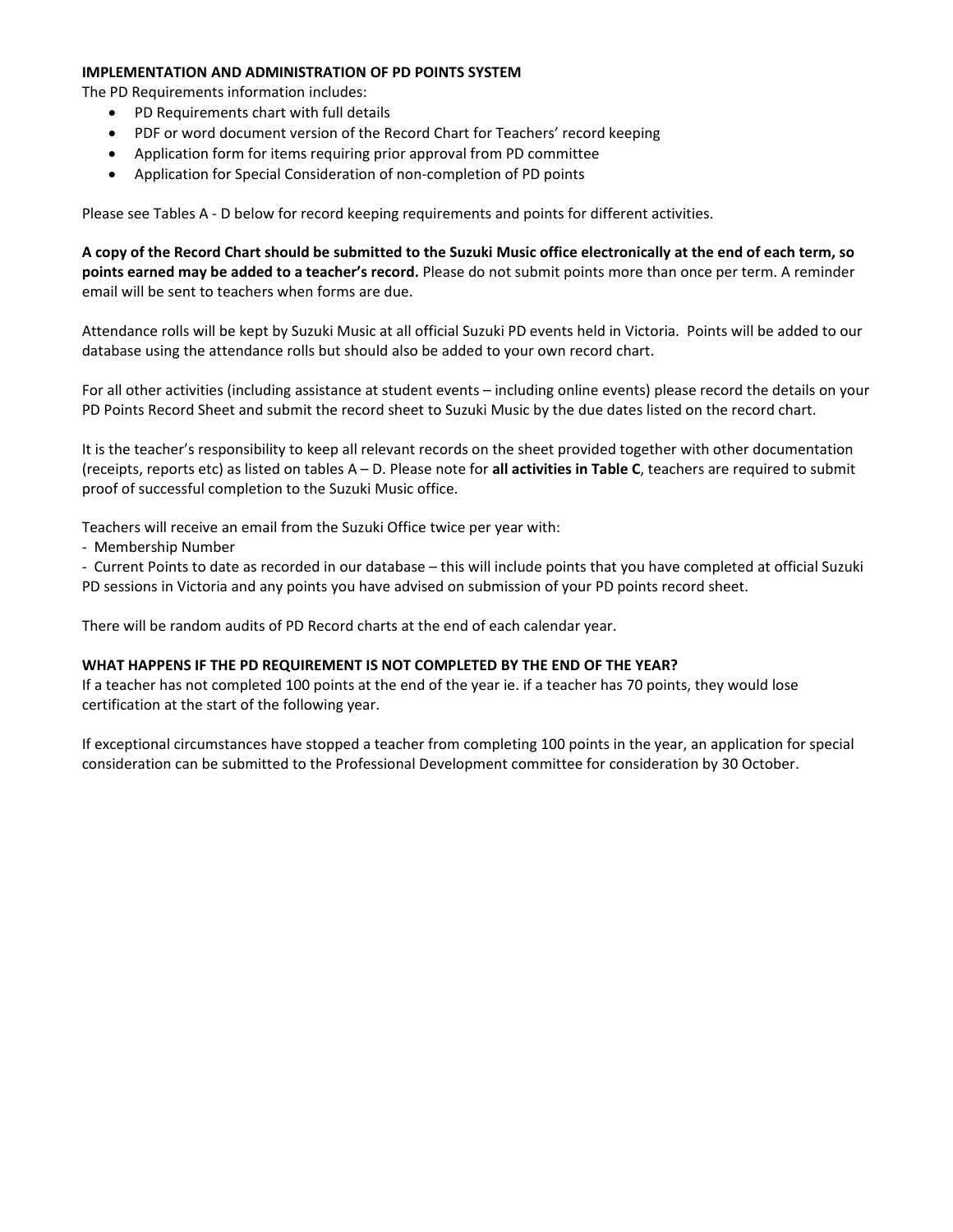**TABLE A: Core Suzuki Professional Development –**

# **AT LEAST 60 POINTS MUST BE COMPLETED FROM THIS TABLE WITH AT LEAST 30 POINTS PER INSTRUMENT (OR 10 points for a closely related second instrument)**

| <b>Category</b>                                                    | <b>Activity</b>                                                                                                                                          | <b>Points</b> | <b>Comments</b>                                                                                                                                                                               |
|--------------------------------------------------------------------|----------------------------------------------------------------------------------------------------------------------------------------------------------|---------------|-----------------------------------------------------------------------------------------------------------------------------------------------------------------------------------------------|
| Accreditation                                                      | Primary Course $-1^{st}$ year of Primary Course                                                                                                          | 100           |                                                                                                                                                                                               |
| <b>Courses</b>                                                     | (Lectures and Tutorials)                                                                                                                                 |               |                                                                                                                                                                                               |
|                                                                    | Primary Course - Lecture Series Only                                                                                                                     | 40            |                                                                                                                                                                                               |
| (based on 100%                                                     | <b>Primary Course - Tutorial Series Only</b>                                                                                                             | 60            |                                                                                                                                                                                               |
| attendance)                                                        | Primary Course - 2 <sup>nd</sup> year tutorials (reunion<br>tutorials)                                                                                   | 60            |                                                                                                                                                                                               |
| (Intermediate and                                                  | <b>Baby and Toddler Music Part A</b>                                                                                                                     | 35            |                                                                                                                                                                                               |
| <b>Advanced training</b>                                           | <b>Baby and Toddler Music Part B</b>                                                                                                                     | 25            |                                                                                                                                                                                               |
| undertaken over<br>more than 1 year                                | Intermediate Course - Full Lecture Course                                                                                                                | 40            | (10 points per<br>lecture)                                                                                                                                                                    |
| will attract pro-                                                  | Intermediate Course - Full Tutorial Course                                                                                                               | 60            |                                                                                                                                                                                               |
| rata points based<br>on attendance)                                | <b>Advanced Course</b>                                                                                                                                   | 80            |                                                                                                                                                                                               |
|                                                                    | Completing Suzuki Accreditation level at Primary,<br>Intermediate or Advanced Level (excluding Viola<br><b>Primary accreditation)</b>                    | 40            |                                                                                                                                                                                               |
|                                                                    | <b>Completing Suzuki Accreditation level at Primary</b><br>level - Viola                                                                                 | 20            |                                                                                                                                                                                               |
|                                                                    | Suzuki Training Course undertaken internationally<br>(ie the teacher has travelled overseas to undertake<br>the course)                                  | Up to 75      | To be confirmed on<br>an individual basis by<br>the PD Committee                                                                                                                              |
|                                                                    | Other Suzuki certified courses (eg viola conversion<br>course)                                                                                           | On Appl.      | To be confirmed on<br>an individual basis by<br>the PD Committee                                                                                                                              |
| <b>Official Suzuki PD</b>                                          | Suzuki Teachers' Symposium: An Online Global                                                                                                             | 25 points     | 80 Points if enrolled                                                                                                                                                                         |
| sessions                                                           | Exchange (run by Suzuki Music Victoria)                                                                                                                  | per day       | for 3 days. Max 80<br>points per teacher.                                                                                                                                                     |
|                                                                    | Suzuki PD - Instrument Specific                                                                                                                          | 10/hour       |                                                                                                                                                                                               |
|                                                                    | Suzuki PD - All Instrument (non-instrument<br>specific)                                                                                                  | 10/hour       |                                                                                                                                                                                               |
|                                                                    | Suzuki PD - International or Interstate Suzuki<br><b>Festival/Conference PD Sessions</b>                                                                 | 10/hour       | Max. 60 Points per<br>event                                                                                                                                                                   |
| <b>Graduation Auditor</b><br><b>Training</b>                       | Work with Teacher Trainer or Experienced auditor<br>to learn to become a Graduation Auditor                                                              | 30            | Lifetime limit of once<br>per instrument<br>taught                                                                                                                                            |
| <b>Regional Teachers</b>                                           | Travel to a Victorian Suzuki PD event more than<br>60km from your residential address                                                                    | 10            | Max. 20 points;<br>points may not be<br>included as<br>instrument specific<br>points                                                                                                          |
| Self-Directed<br>Suzuki PD (for<br>general Table A<br>points only) | Read/watch an approved (Appendix B) Suzuki<br>Book/DVD about Suzuki Philosophy or teaching of<br>your instrument and write a 500 word<br>summary/comment | 10            | Max. 20 points. Keep<br>own records on PD<br>Points record sheet<br>which should be<br>submitted once per<br>term to Suzuki Music;<br>may not be included<br>as instrument specific<br>points |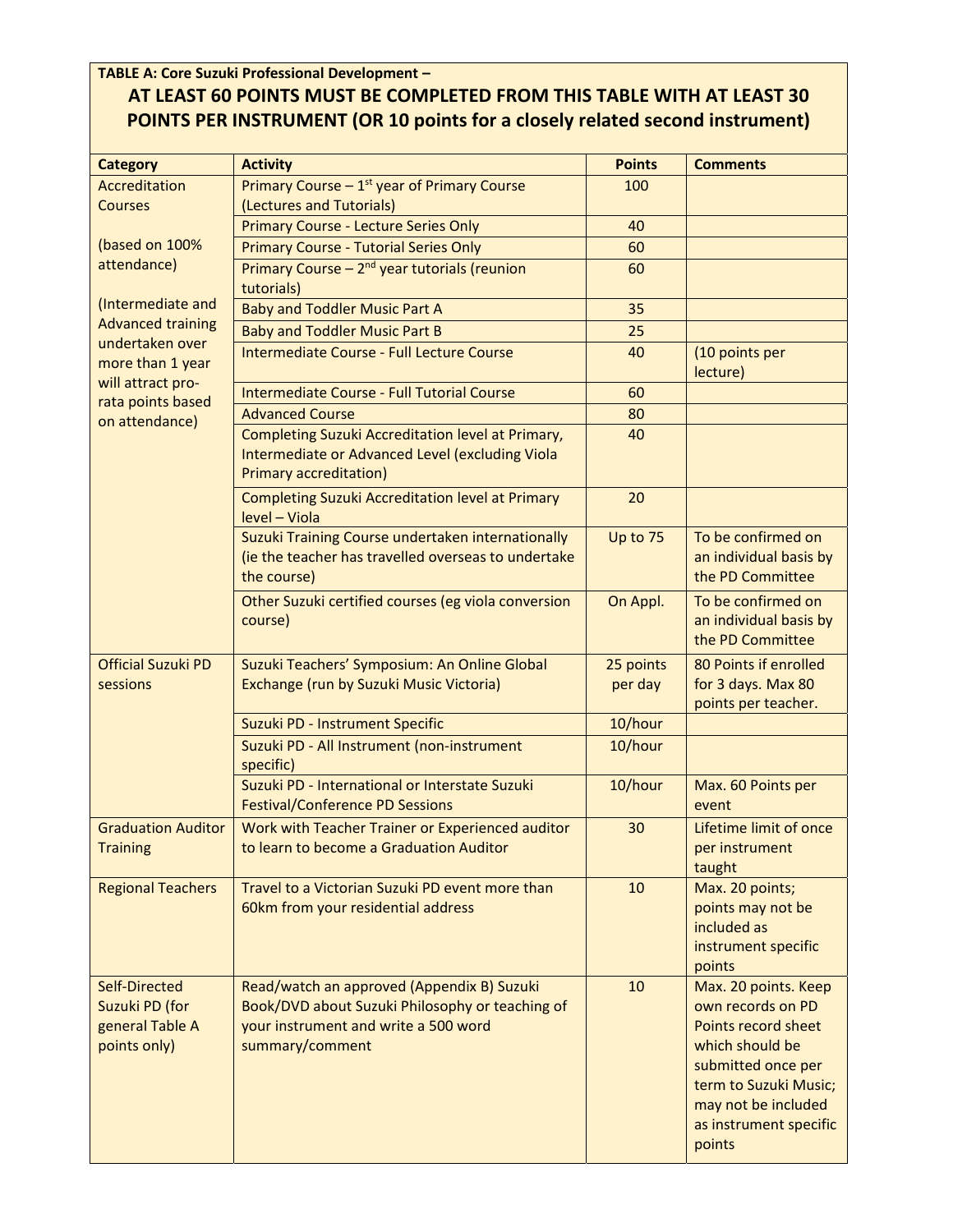| Non trainer       | If teacher is paid they can claim 10 points per hour | 10/hour to   | Max. 20 points per |
|-------------------|------------------------------------------------------|--------------|--------------------|
| presenting Suzuki | (up to the duration of their presentation) for       | maximum      | vear               |
| PD at a Suzuki PD | preparation. Eg, a teacher is asked to present a 1   | time of      |                    |
| session           | hour session and is paid for that, so they can claim | presentation |                    |
|                   | 10 points of preparation time.                       |              |                    |
|                   | If teacher is unpaid they can claim 10 points per    | 20/hour to   | Max. 40 points per |
|                   | hour for presenting the session plus 10 points per   | maximum      | year               |
|                   | hour (up to duration of the presentation) for        | time of      |                    |
|                   | preparation except where it is a requirement of a    | presentation |                    |
|                   | bursary received from Suzuki Music, and then no      |              |                    |
|                   | points can be claimed.                               |              |                    |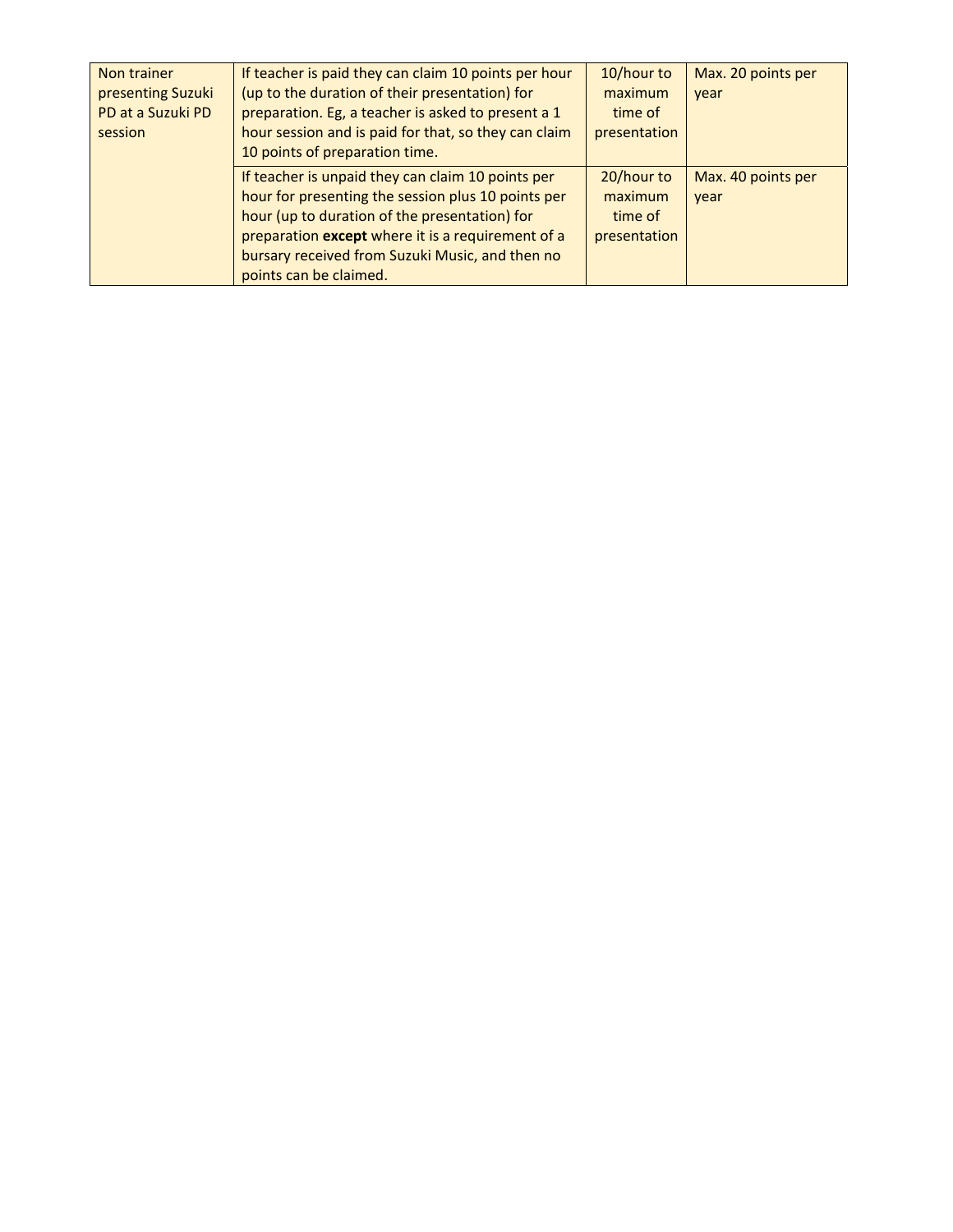| <b>TABLE B: Involvement in Suzuki Music Activities</b>                                                                                                                                       |                                                                                                                                                                                                                                                                                                                                                                                                                                                                                                                                                                                                                                                                              |                                                                      |                                                                                                                                                                                                                                                                                                                                                           |  |
|----------------------------------------------------------------------------------------------------------------------------------------------------------------------------------------------|------------------------------------------------------------------------------------------------------------------------------------------------------------------------------------------------------------------------------------------------------------------------------------------------------------------------------------------------------------------------------------------------------------------------------------------------------------------------------------------------------------------------------------------------------------------------------------------------------------------------------------------------------------------------------|----------------------------------------------------------------------|-----------------------------------------------------------------------------------------------------------------------------------------------------------------------------------------------------------------------------------------------------------------------------------------------------------------------------------------------------------|--|
| <b>Category</b>                                                                                                                                                                              | <b>Activity</b>                                                                                                                                                                                                                                                                                                                                                                                                                                                                                                                                                                                                                                                              | <b>Points</b>                                                        | <b>Comments</b>                                                                                                                                                                                                                                                                                                                                           |  |
| Suzuki Committees                                                                                                                                                                            | <b>President of Suzuki Music</b>                                                                                                                                                                                                                                                                                                                                                                                                                                                                                                                                                                                                                                             | 40                                                                   |                                                                                                                                                                                                                                                                                                                                                           |  |
| - *Total Maximum<br>points of 30 per<br>year for all<br>Committee<br>Memberships                                                                                                             | <b>Teacher Vice-President</b>                                                                                                                                                                                                                                                                                                                                                                                                                                                                                                                                                                                                                                                | 20                                                                   |                                                                                                                                                                                                                                                                                                                                                           |  |
|                                                                                                                                                                                              | Member of Suzuki Music Council                                                                                                                                                                                                                                                                                                                                                                                                                                                                                                                                                                                                                                               | 10                                                                   |                                                                                                                                                                                                                                                                                                                                                           |  |
|                                                                                                                                                                                              | Member of Suzuki Music Council Sub-Committee*<br>(GAC, Strategic Planning, Website, Festival, Piano<br><b>Executive Committee etc)</b>                                                                                                                                                                                                                                                                                                                                                                                                                                                                                                                                       | 10                                                                   |                                                                                                                                                                                                                                                                                                                                                           |  |
| combined.                                                                                                                                                                                    | Sole Convenor of Instrument Committee*                                                                                                                                                                                                                                                                                                                                                                                                                                                                                                                                                                                                                                       | 20                                                                   |                                                                                                                                                                                                                                                                                                                                                           |  |
|                                                                                                                                                                                              | Co-Convenor of Instrument Committee*                                                                                                                                                                                                                                                                                                                                                                                                                                                                                                                                                                                                                                         | 15                                                                   |                                                                                                                                                                                                                                                                                                                                                           |  |
|                                                                                                                                                                                              | Director of Professional Development                                                                                                                                                                                                                                                                                                                                                                                                                                                                                                                                                                                                                                         | 20                                                                   |                                                                                                                                                                                                                                                                                                                                                           |  |
|                                                                                                                                                                                              | Member of PD Committee*                                                                                                                                                                                                                                                                                                                                                                                                                                                                                                                                                                                                                                                      | 10                                                                   |                                                                                                                                                                                                                                                                                                                                                           |  |
|                                                                                                                                                                                              | Member of Instrument Committee*                                                                                                                                                                                                                                                                                                                                                                                                                                                                                                                                                                                                                                              | 10                                                                   |                                                                                                                                                                                                                                                                                                                                                           |  |
|                                                                                                                                                                                              | <b>Teacher Trainer</b>                                                                                                                                                                                                                                                                                                                                                                                                                                                                                                                                                                                                                                                       | 40                                                                   |                                                                                                                                                                                                                                                                                                                                                           |  |
|                                                                                                                                                                                              | Director of Instrument Teacher Training                                                                                                                                                                                                                                                                                                                                                                                                                                                                                                                                                                                                                                      | 10                                                                   |                                                                                                                                                                                                                                                                                                                                                           |  |
| Assistance at<br>Suzuki Music<br><b>Calendar Events</b><br>(online or in<br>person) - Total<br>maximum points<br>of 30 per year for<br>all Convening or<br>assistance at<br>events combined. | Convenor of Full Day Event (Student Concerts,<br>Graduations, Workshop, PD Event etc). The convenor<br>must attend the entire duration of the event (or their<br>portion if the convening has been shared). Assistance<br>at events points and Attendance at all concerts<br>points (see below) may also be claimed by Convenors<br>of Events.<br><b>Convenor of Single Concert</b><br>Assistance at Event - only ONE assistance claim can<br>be made per event day.<br>Student Concerts - Compering or Hosting or Piano<br>Foot stooling<br><b>OR</b><br>Student Event - Tuning, Door, Set up/Pack up,<br>Co-Host or Concert Programming, COVID certificate<br>checking etc | 20/event<br>10/concert<br>to max.<br>20/event<br>10/event<br>5/event | Must complete the<br>convenor report<br>sheet and submit to<br>office within two<br>weeks of the event<br>plus keep own<br>records on PD Points<br>record sheet and<br>send copy to office<br>once per term.<br>Keep own records on<br>PD Points record<br>sheet and send copy<br>to office once per<br>term. Only one claim<br>may be made per<br>event. |  |
|                                                                                                                                                                                              | Attendance at all concerts that your students are<br>enrolled in at one official Suzuki concert event day.<br>This can be claimed in addition to the points above.<br>Billet an official Guest Teacher invited by Suzuki<br>Music for a Suzuki Music event.                                                                                                                                                                                                                                                                                                                                                                                                                  | 5/event<br>20/event                                                  | Keep own records on<br>PD points record<br>sheet and send copy<br>to office once per<br>term; event convenor<br>to verify by<br>submitting teacher<br>attendance list. One<br>claim per event.<br>One claim per event.                                                                                                                                    |  |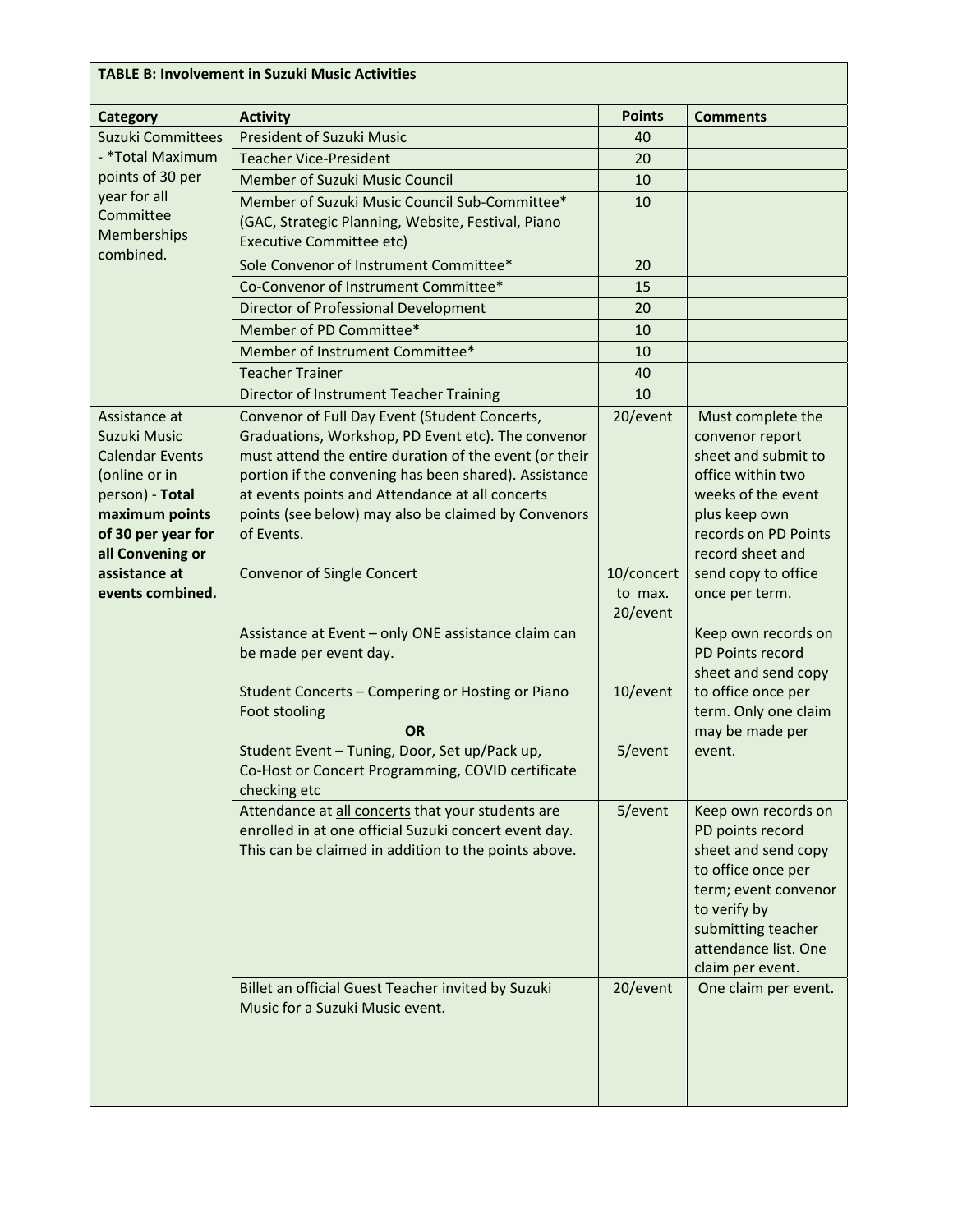## TABLE C: Completion of Non-Suzuki Courses \*Proof of Completion to be submitted to Suzuki Music before **points can be awarded**

| Category                                                                 | <b>Activity</b>                            | <b>Points</b> | <b>Comments</b>     |
|--------------------------------------------------------------------------|--------------------------------------------|---------------|---------------------|
| Additional<br>Qualifications -<br>Awarded for the year<br>of completion. | A.Mus.A AMEB Qualification                 | 40            |                     |
|                                                                          | L.Mus.A AMEB Qualification                 | 40            |                     |
|                                                                          | Orff Schulwerk Course - Level 1, 2, 3 or 4 | 20/level      |                     |
|                                                                          | Kodaly Course - Level 1, 2 or 3            | 20/level      |                     |
|                                                                          | Dalcroze Courses - Level 1, 2, 3 or 4      | 20/level      |                     |
|                                                                          | University Diploma - Music                 | 30            |                     |
|                                                                          | University Diploma - Education             | 30            |                     |
|                                                                          | <b>Bachelor of Music</b>                   | 40            |                     |
|                                                                          | Master of Music                            | 40            |                     |
|                                                                          | <b>Bachelor of Education</b>               | 40            |                     |
|                                                                          | <b>Master of Education</b>                 | 40            |                     |
|                                                                          | PhD in Education or Music                  | $10$ /year    | Awarded per year    |
|                                                                          |                                            |               | during study period |

| TABLE D: Other Activities & Undertakings - Records to be kept on PD Points Record Sheet and copy sent to<br>office once per term. |                                                                                                                                                |               |                                                                                                      |
|-----------------------------------------------------------------------------------------------------------------------------------|------------------------------------------------------------------------------------------------------------------------------------------------|---------------|------------------------------------------------------------------------------------------------------|
| <b>Category</b>                                                                                                                   | <b>Activity</b>                                                                                                                                | <b>Points</b> | <b>Comments</b>                                                                                      |
| <b>Research and</b><br><b>Publications (must be</b>                                                                               | Write and publish a book                                                                                                                       | 30            |                                                                                                      |
| of benefit and                                                                                                                    | Write and publish materials                                                                                                                    | Up to 20      |                                                                                                      |
| available to Suzuki                                                                                                               | Research Project - individual                                                                                                                  | 20/project    | Max. 40 points                                                                                       |
| <b>Teachers and</b>                                                                                                               | Research Project - as part of a group                                                                                                          | 10/project    | Max. 20 points                                                                                       |
| <b>Students) - Points</b><br>awarded at<br>discretion of PD<br>committee                                                          | Published article for Suzuki Notes or other Suzuki<br>association newsletter or journal                                                        | 10/article    | Max. 20 points                                                                                       |
|                                                                                                                                   | Review a Published book/DVD/concert for Suzuki<br><b>Notes</b>                                                                                 | 10/article    | Max. 20 points                                                                                       |
|                                                                                                                                   | Published article about Suzuki for a non-Suzuki<br>magazine or journal. Must be submitted to PD<br>committee for approval prior to publication | 10/article    | Max. 20 points                                                                                       |
| Observation of<br>Suzuki lessons                                                                                                  | Suzuki Lessons or Masterclasses given by Accredited<br><b>Suzuki Teachers</b>                                                                  | 5/hour        | Max. 30 points.<br>Notes to be kept<br>on what was<br>observed, dates<br>and times of<br>lessons etc |
| <b>Instrumental Lessons</b>                                                                                                       | 1-hour lesson with a Suzuki Teacher Trainer or<br>teacher approved by the Director of Teacher<br>Training for the instrument                   | 5/hour        | Max. 20 points.<br><b>Teacher to keep</b><br>notes of lesson<br>and repertoire<br>covered            |
| <b>Teaching</b><br>Consultation                                                                                                   | 1-hour consultation with a Teacher Trainer for<br>feedback on Teaching                                                                         | 5/hour        | Max. 10 points.<br><b>Teacher to pay</b><br><b>Trainer for the</b><br>consultation.                  |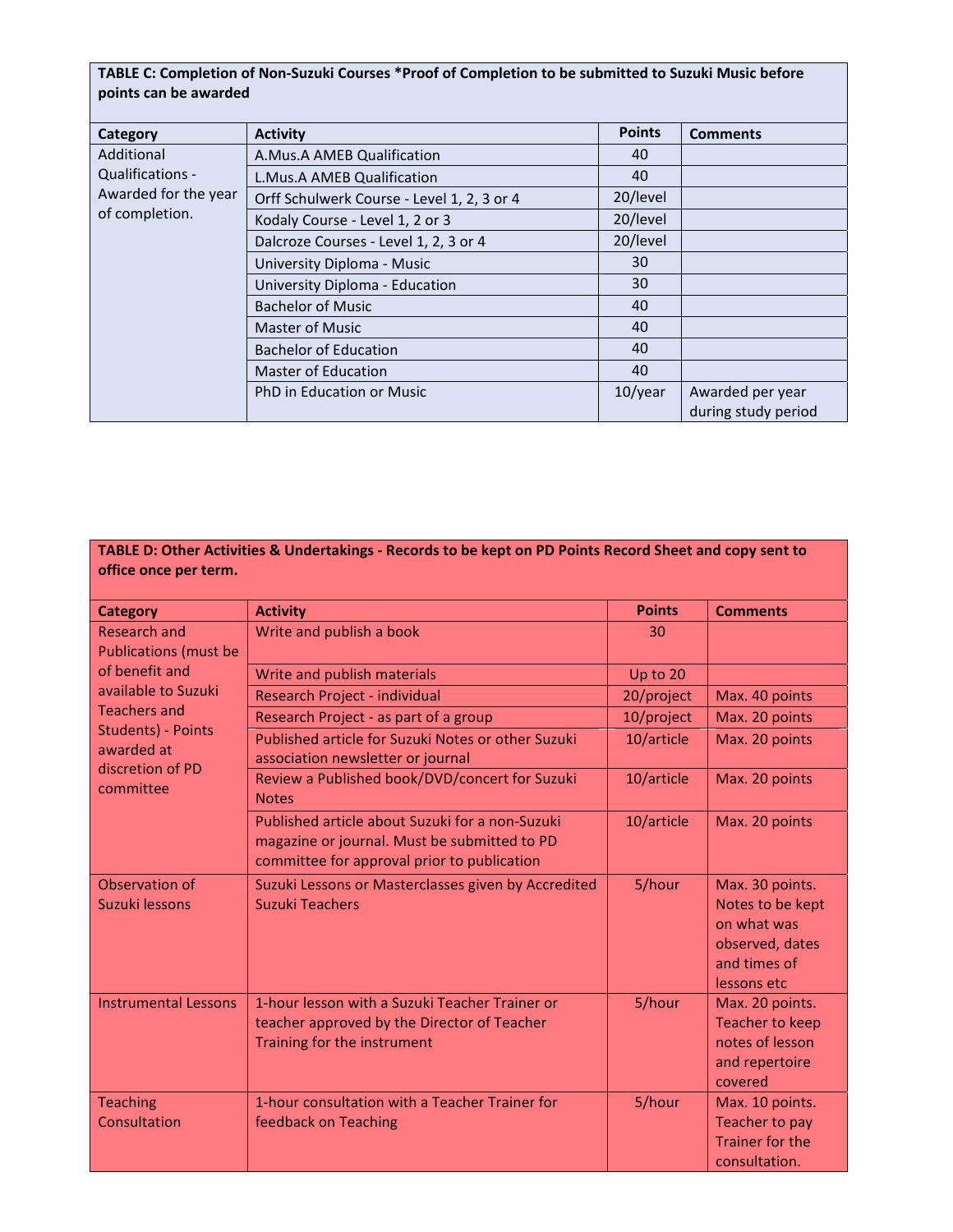| Suzuki in the                              | Event promoting Suzuki in the Community                | 15/event    | Max. 30 points                         |
|--------------------------------------------|--------------------------------------------------------|-------------|----------------------------------------|
| Community                                  | Give a presentation on Suzuki Music to a Tertiary      | 15/event    | Max. 30 points                         |
|                                            | Institution, School or Community Group                 |             |                                        |
| <b>Approval from PD</b>                    | Presentation of a paper about Suzuki Method at a       | 15/event    | Max. 30 points                         |
| committee to be                            | non-Suzuki conference                                  |             |                                        |
| obtained on a case-                        |                                                        |             |                                        |
| by-case basis prior to<br>the event taking |                                                        |             |                                        |
| place. For points to                       |                                                        |             |                                        |
| be awarded, no                             |                                                        |             |                                        |
| payment must be                            |                                                        |             |                                        |
| being made to the                          |                                                        |             |                                        |
| teacher                                    |                                                        |             |                                        |
| PD Sessions given by                       | Half-day PD session (2 - 3 hours)                      | 10          | To a combined                          |
| other approved                             | Whole-day PD Workshop (5 - 6 hours)                    | 20          | maximum of 30                          |
| organizations                              | Two-day PD Workshop (10 hours +)                       | 30          | points per year.                       |
| Refer to Appendix A                        |                                                        |             | <b>Teachers to keep</b>                |
| for approved                               |                                                        |             | receipts and brief                     |
| organizations.                             |                                                        |             | notes on each                          |
| Approval for further                       |                                                        |             | session attended.                      |
| organisations must                         |                                                        |             |                                        |
| be granted by the PD<br>Committee prior to |                                                        |             |                                        |
| the event                                  |                                                        |             |                                        |
| Observation of non-                        | Non-Suzuki Masterclasses conducted by University       | 5/hour      | Max of 20 points                       |
| Suzuki masterclasses                       | level teacher. Prior approval by the Director of PD of |             | per cycle. Teacher                     |
|                                            | that instrument is required.                           |             | to keep notes on                       |
|                                            |                                                        |             | lessons observed;                      |
|                                            |                                                        |             | online                                 |
|                                            |                                                        |             | masterclasses may                      |
|                                            |                                                        |             | be viewed                              |
| <b>Instrumental Lessons</b>                | 1-hour lesson with a non-Suzuki University level       | 5/hour      | Max of 20 points                       |
| for a Teacher                              | teacher approved by the Director of Teacher            |             | per cycle. Teacher                     |
|                                            | Training for the instrument                            |             | to keep notes of                       |
|                                            |                                                        |             | lesson and                             |
|                                            | Attendance at a Professional Classical Music concert   |             | repertoire covered                     |
| Attendance at<br><b>Concerts</b>           | (includes opera, musicals and ballet)                  | 5/concert   | Max of 20 points<br>per cycle. Teacher |
|                                            |                                                        |             | to keep                                |
|                                            |                                                        |             | <b>Ticket/Receipt and</b>              |
|                                            |                                                        |             | a short review of                      |
|                                            |                                                        |             | the concert                            |
| Performance in                             | Participate in a voluntary capacity in a community     | 10/public   | Max of 20 points                       |
| voluntary community                        | orchestra public performance of an orchestra           | performance | per cycle. Teacher                     |
| orchestras                                 |                                                        |             | to keep a copy of                      |
|                                            |                                                        |             | the relevant page                      |
|                                            |                                                        |             | or pages of the                        |
|                                            |                                                        |             | programme as                           |
|                                            |                                                        |             | proof.                                 |
| Presenting a solo                          | Present a solo recital to the public                   | 20/public   | Max of 20 points                       |
| recital (unpaid)                           |                                                        | performance | per year                               |
|                                            |                                                        |             |                                        |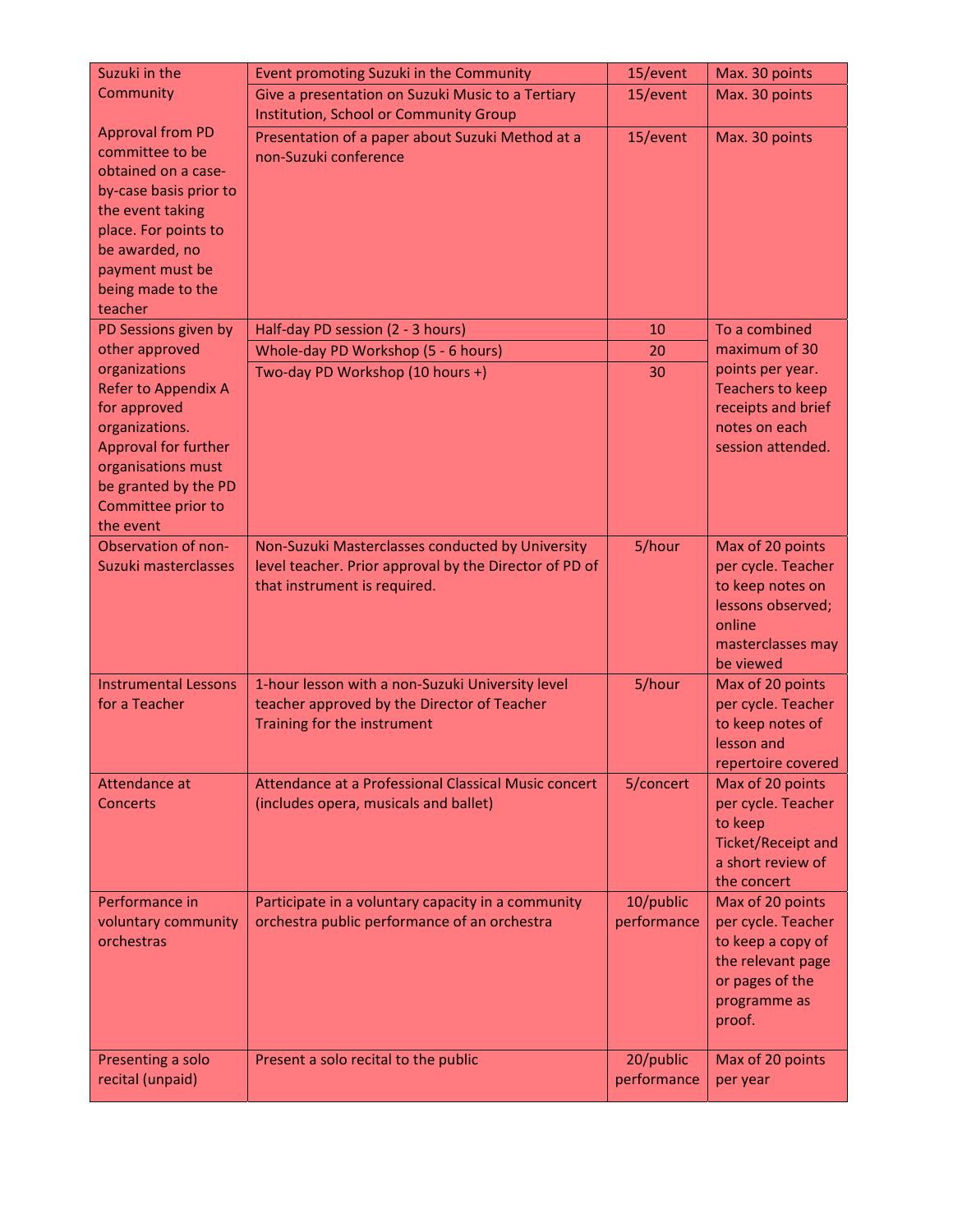### **APPENDIX A – Approved Organisations offering Professional Development that can be used for Table D PD.**

PD offered by Schools ABC Colour Strings Association of Music Education (aMuse) Australasian Piano Pedagogy Conference (APPC) Australian Music Examinations Board (AMEB) Australian National Association of Teachers of Singing (ANATS) Australian School of Performing Arts (ASPA) Australian Society for Music Education (ASME) Australian Strings Association (AUSTA) Bernie's Music Land Dalcrose Australia Keys of Life Kodaly Music Education Institute of Australia (KMEIA) Laussade Studio PD Workshops Music Works Magic Pat's Music School for F. M. Alexander Studies, Melbourne Victorian Flute Guild Victorian Music Teachers Association (VMTA) Victorian Orff Schulwerk Association

Other organisations not on this list to be approved by the Suzuki PD Committee upon request.

### **APPENDIX B – Texts about Suzuki Method and Teaching**

1. Directly relating to the Suzuki Approach

Barlowe, A. (1992). *Happy Listening Guide.* Summy‐Birchard Co. Bauman, S. (1994) *In Search of the Japanese Spirit in Talent Education* Secaucus, New Jersey: Summy‐Birchard Behrend, L. (1998). *The Suzuki Approach.* Summy‐Birchard Music. Bigler, C & Lloyd‐Watts, V. (1979). *Studying Suzuki Piano: More than Music*, Summy‐Birchard Co. Cannon, J. (2002). *Diamond in the Sky.* Summy‐Birchard Co. Colquhoun, F. (1999). *What the Students Taught the Teacher.* Summy‐Birchard Co. Comeau, G. (1988). *10 Teachers Viewpoints on Suzuki Piano.* Craig Powell, M. (1988). *Focus on Suzuki Piano.* Summy‐Birchard Co. Garson, A. (2001). *Suzuki Twinkles – An Intimate Portrait.* Summy‐Birchard. Goodner, CE. (2017). *Beyond the Music Lesson – Habits of Successful Suzuki Families*. Brookside Suzuki Strings, LLC. Grilli, S. (1987) *Preschool in the Suzuki Spirit*. Japan: Harcourt Brace Jovanovich Hermann, E. (1981) *Shinichi Suzuki – The Man and His Philosophy*, Summy‐Birchard Co. Honda, M. (1976) *Suzuki Changed My Life*, Summy‐Birchard Co. Honda, M. (2002). *The Vehicle of Music.* Summy‐Birchard Co. Kataoka, H. (1988). *My Thoughts on Piano Technique.* Summy‐Birchard Co. Kataoka, H. (1993). *Sensibility in Education* Salt Lake City: Piano Basics Inc. Kataoka, H. (1985). *Thoughts on the Suzuki Piano School.* Summy‐Birchard Co. Kempter, S. (1991). *Between Parent and Teacher* Ann Arbor: Shar Publications Kempter, S. (2003). *How Muscles Learn – Teaching the Violin with the Body in Mind,* Alfred Publishing Kreitman, E. (1998). *Teaching from the Balance Point: A Guide for Suzuki Parents, Teachers and Students* Western Springs School of Talent Education, Illinois Landers, R. (1995). *Talent Education of Shinichi Suzuki – An analysis* Princeton, NJ:Daniel Press McCall, C. (1993). *Group Lessons for Suzuki Violin and Viola*, Summy‐Birchard Co. Mills, E. (ed) (1973). *The Suzuki Concept* Berkeley: Diablo Press Morris, C. (1984). *A Suzuki Parent's Diary* Warner Bros. Pub. Inc. Sheil, ML. (1985) *Eye before Ear or Ear before Eye?* Coogee: STEAA (NSW) Shepheard, L. (2012) *Memories of Dr Shinichi Suzuki – Son of His Environment*, Brisbane: Glass House Books Slone, K. (1985) *They're Rarely Too Young And Never Too Old "To Twinkle",* Shar Products Company